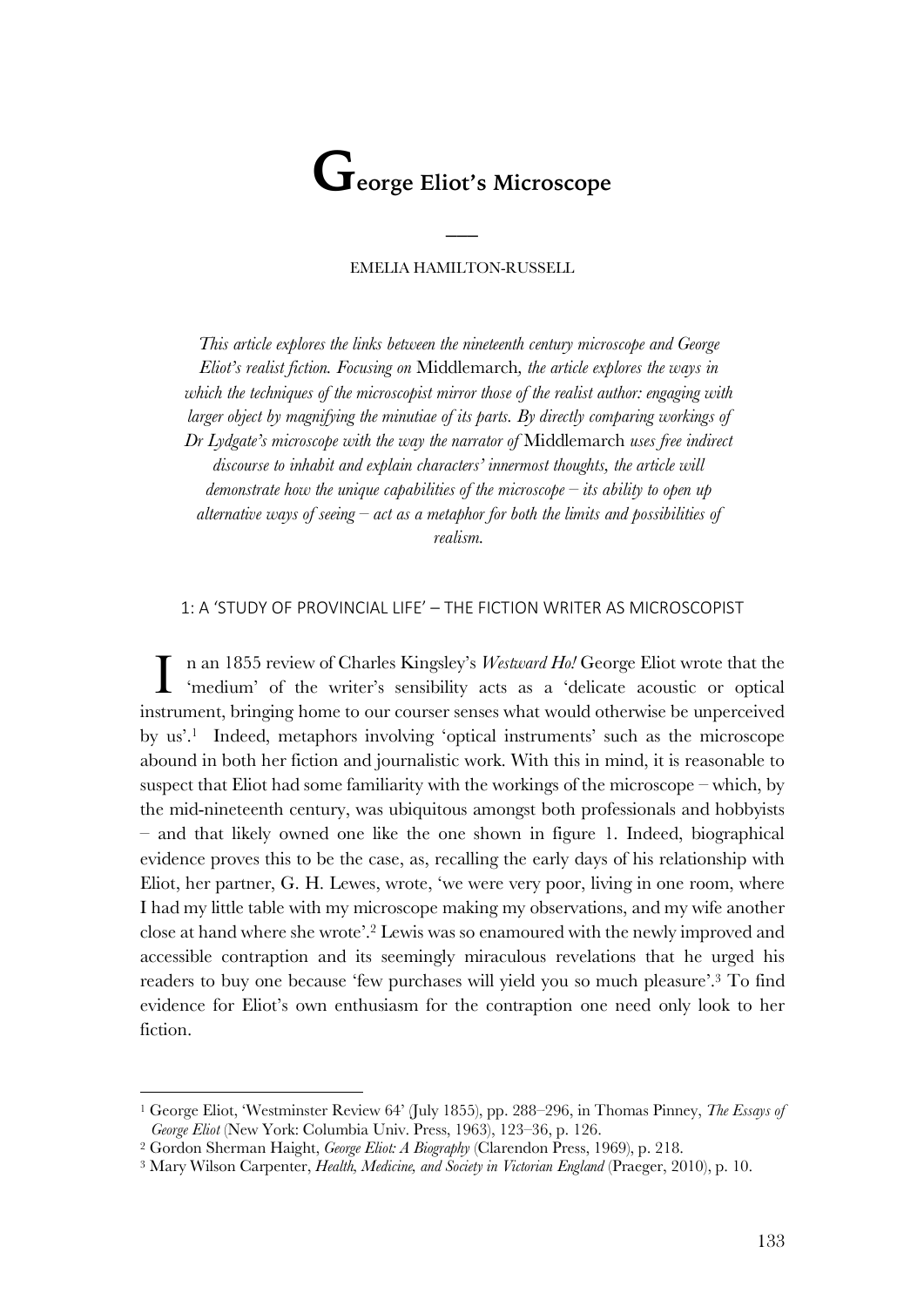Eliot's narrator in *Middlemarch* is one of the most prominent and memorable features of the novel: she interrupts the flow of story at intervals, speaking directly to the reader, and introduces and concludes each narrative episode with characteristic erudition. Thus, although the narrator does not act within the novel and so is not, as such, a 'character', the authorial voice is powerfully present within the text. However, rather than conforming to traditional realism, wherein the narrator creates the impression of transcribing observed reality, Eliot's narrators – especially in her later work – ruminate on the very nature of the realist mode. Indeed, Eliot's fiction begins to engage with the methods of realism as early as 1860 in *The Mill on the Floss,* where the narrator prefigures *Middlemarch*'s hermeneutic of the microscope by saying, 'we need not shrink from this comparison of small things with great; for does not science tell us that its highest striving is after the ascertainment of a unity which shall bind the smallest things with the greatest?'4 Here, the





narrator is advocating the methodologies of science in the observation of the Dodsons and the Tullivers – two provincial families related by locality and blood but who have opposing 'theories of life'. The families are interesting to the narrator not simple because of the role they might play in the unfolding plot, but as a sort of anthropological study into the intricacies and foibles of provincial mores and opinions, which might, in turn, convey a little of what it was like to live in 1820's rural England. The narrator seems to be defending the pursuit of 'petty' domestic realist fiction on the basis that, '[i]n natural science […] there is nothing petty to the mind that has a large vision of relations, and to which every single object suggests a vast sum of conditions. It is surely the same with the observation of human life'. 5

It is fitting then that in her later work, *Middlemarch*, Eliot chooses the form of a multiplot novel 'to give a panoramic view of provincial life'.6 However, despite the sweeping, inclusive and all-encompassing nature of what Henry James felt to be a 'large, loose, baggy monster' of a novel, the narrator of *Mill* stresses, 'I hope that there is

<sup>4</sup> George Eliot, *The Mill on the Floss*, ed. by Gordon Sherman Haight (Oxford: Oxford University Press, 2008), p. 363.

<sup>5</sup> Eliot, *Mill,* p. 363.

<sup>6</sup> Bradford A. Booth, review of *The George Eliot* Letters, by Gordon S. Haight, *Nineteenth-Century Fiction,*Vol. 9, No. 3 (December 1954), 223–227.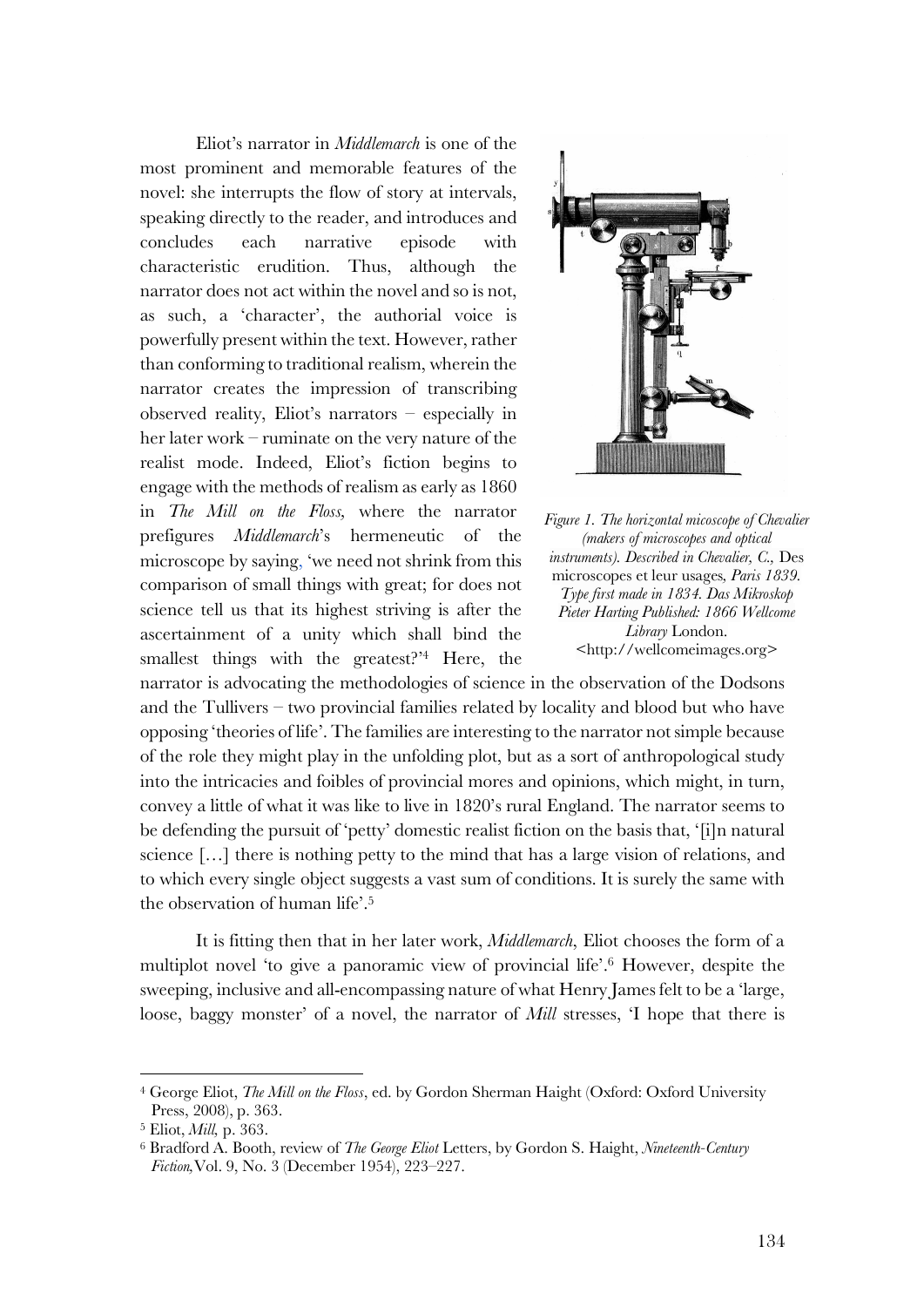nothing that is seen to be irrelevant to my design'. <sup>7</sup> This is analogous to the microscopist who, unsure of what he is seeing, must learn to separate the relevant from the irrelevant, carefully teasing out the implications of their drawings and observations. The narrator of *Middlemarch* echoes Eliot's sentiment with an even more analogous metaphor, saying that her interpreting light must not be 'dispersed over that tempting range of relevancies called the universe', but restricted to a single sample.8 Here, the narrator draws comparisons between the town of Middlemarch and a web, saying that her own enterprise is to 'unravel' the lives of its inhabitants and 'see how they were woven and interwoven'.9 Thus, unlike other authors we have come to think of as 'realist' such as Dickens and Hardy, Eliot's narrator does not attempt to conceal the fact that the novel is a mediated, textural, multi-layered thing. Rather, she undercuts the authority of the 'author,' reflexively drawing attention to her narrative aims and outlining the methodology of her 'study of provincial life'. This would suggest that, rather than trying to conceal the work behind the creation of fiction, she is opening up the possibility that the narrator is not, in fact, omniscient, but rather merely a curious, privileged observer – much like a scientist with a microscope.

## 2: 'WHAT WAS THE PRIMITIVE TISSUE?'10 – MIDDLEMARCH AS ORGANISM

The image of Middlemarch town as a web, which seems to weave itself into being as the narrator introduces more and more of its facets, is borne out by the fact that *Middlemarch* was originally divided into eight books and published as a serial. These divisions work as subheadings, isolating distinct narrative strands for clarity, while the book titles themselves emphasise the close relationships through which each of these strands influence – and in turn are influenced by – each other. For Eliot, no member of human society has an independent existence, their fates are entwined in a complex system of interdependencies. Thus, while Book Two, *Old and Young,* ostensibly refers to Mr. Casaubon and Dorothea Brooke's budding relationship, the title also recalls the fraught relations between Will Ladislaw and Mr. Casaubon, Fred Vincy and Mr. Featherstone, Dr Lydgate and Reverend Bulstrode. Similarly, the three romance plots that document the troublesome relationships between Dorothea and Casaubon, Lydgate and Rosamond, and Fred and Mary, although entirely distinct, are bracketed together under the chapter title 'Three Love Problems'. In Middlemarch, the younger generation are dependent of their elders for guidance, financial aid, vocational training and permission to marry. Thus, the disparate characters that populate Middlemarch, although some of them never meet, are all inextricably entwined in a complex system of alliances, dependencies and influences. Recalling the anatomy of an organic system, these narrative threads are simultaneously distinct and interdependent. All are vital

<sup>7</sup> Henry James, *The Art of the Novel* (Scribner, 1962), p. 87.

<sup>8</sup> Eliot, *Middlemarch*, p. 133 (chapter 2).

<sup>9</sup> Eliot, *Middlemarch*, p. 133 (chapter 2).

<sup>10</sup> Eliot, *Middlemarch*, p. 119 (chapter 2).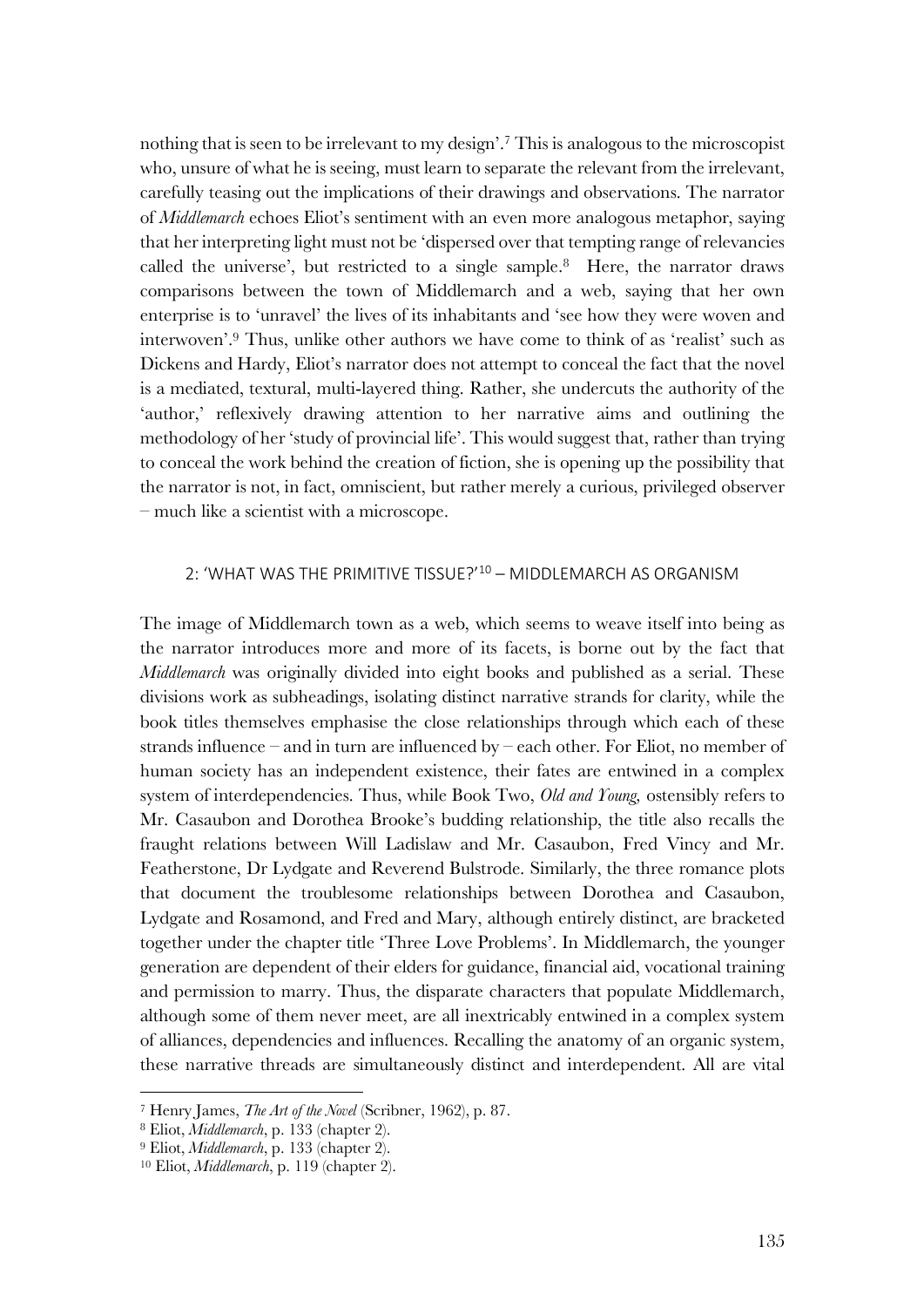constituents of a larger whole, bound by the cellular walls of Middlemarch county. Just as Dr Lydgate believes that there is an anatomical 'primitive tissue' that unites the organs, the narrative threads of *Middlemarch –* and the colliding atoms that are its  $characters - together constitute the whole.<sup>11</sup>$ 

Dr Lydgate, a newcomer to Middlemarch, shares the narrator's deep curiosity for untangling the intricacies of observed reality, and descriptions of his scientific methods are often cited as being an exposition of Eliot's own narrative ones.12 As the narrator tells us, Lydgate 'longed to demonstrate the more intimate relations of living structure, and help to define men's thought more accurately after the true order'.13 His preferred illuminating instrument is the microscope, and, as well as his duties as local doctor, 'he count[s] on quiet intervals to be watchfully seized, for taking up the threads of investigation—on many hints to be won from diligent application, not only of the scalpel, but of the microscope, which research had begun to use again with new enthusiasm of reliance'.14 However, while Lydgate uses the microscope to analyse the minutiae of the processes determining the function of an organ, and from there, generalise towards a more complete conception of its function within the body, the narrator's voice mediates between the systolic experience of Middlemarch's individual inhabitants and the diastolic expansion of focus to incorporate the horizon of the entire nation. Indeed, the narrator too does the work of what Lydgate describes as 'the very eye of research, provisionally framing its object and correcting it to more and more exactness of relation'. 15

Like Lydgate with his microscope, the narrator has the super-human ability to enter into the intimate consciousnesses of her characters, but – perhaps unlike Lydgate – he also has the benefit of hindsight and the ability to take in the scope of the whole social, historical, and national medium in which the characters exist. For instance, when the narrator observes that, '[w]hile Lydgate, safely married and with the Hospital under his command, felt himself struggling for Medical Reform against Middlemarch, Middlemarch was becoming more and more conscious of the national struggle for another kind of Reform', she is shifting her gaze from specific (Lydgate's marriage), to the general (1832 Reform Act). <sup>16</sup> That Lydgate, 'felt himself struggling', is something that could only be deduced from inside his consciousness, so, for that moment, the narrator is inhabiting Lydgate's private experience. However, the second half of the clause – although it mirrors the first half linguistically with the chiasmic repetition of 'struggle' and 'Middlemarch' – takes a new, macro, almost god-like perspective. Given

<sup>11</sup> Eliot, *Middlemarch*, p. 201 (chapter 3), p. 119 (chapter 2).

<sup>12</sup> Critics such as Beer, Shuttleworth, and Levine, argue convincingly that the narrator of *Middlemarch* evokes the authority of objective scientific analysis in order to give the impression of accuracy in her study of provincial life.

<sup>13</sup> Eliot, *Middlemarch*, p. 119 (chapter 2).

<sup>14</sup> Eliot, *Middlemarch*, p. 119 (chapter 2).

<sup>15</sup> Eliot, *Middlemarch*, p. 132 (chapter 2).

<sup>16</sup> Eliot, *Middlemarch*, p. 368 (chapter 5).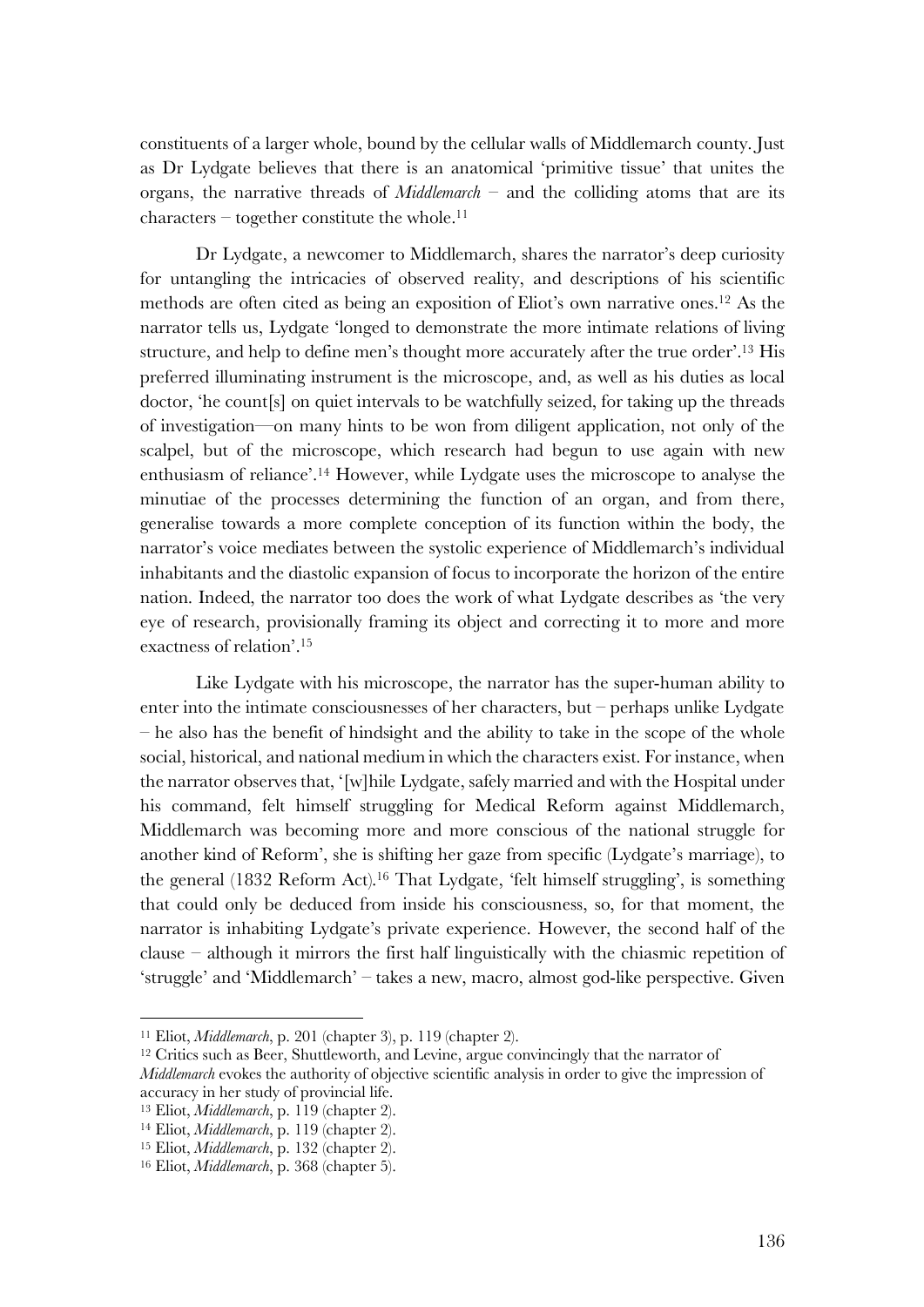that *Middlemarch* is set in 1829, the reference to the 1832 reforms is something only a narrator writing, or a reader reading could possibly know. Thus, despite her stated aim of limiting her study to the sphere of a small Midlands community, Eliot's narrator briefly widens her scope to take in 'the tempting range of relevancies called the universe' and judges their effects on her area of study. 17

Eliot states in an 1868 letter that she hopes her fiction will imaginatively instil in her readers 'a clearer conception and a more active admiration of those vital elements which bind men together and give a higher worthiness to their existence'. <sup>18</sup> The narrator's gaze has the microscopic quality of being able to enter into the specificity of individual feeling, while also incorporating a wide breadth of general knowledge. This knowledge serves to inform her observations and allows her to analyse them in terms of the medium in which the individual exists. For example, Lydgate's science is aided and transformed by the popular use of the microscope, yet his hopes for medical reform are hindered by Middlemarch's attachment to its familiar traditions and conservative worldview. As such, the reader is made aware of how each individual's development is both transformed and hindered by the macrocosms of county and nation. Lydgate struggles for reform against the 'threadlike conditions' that make up Middlemarch's social web, while Middlemarch itself wants to swallow him up  $-$  like a white blood cell engulfing a foreign body – and remake him according to its own preconceptions.<sup>19</sup> As the narrator notes, 'there is no creature who is so strong that it is not greatly determined by what lies outside it', and she heavily emphasises the extent to which the fates of her characters are inextricably entwined like atoms within an organism.20

# 3: 'SIGNS ARE SMALL, MEASURABLE THINGS, INTERPRETATIONS ARE ILLIMITABLE'21

While there is much insight to be drawn from unpicking the many scientific analogies and metaphors in *Middlemarch,* what is often unacknowledged in the critical conception of the narrator-as-scientist is that Lydgate's scientific endeavours are unsuccessful. Indeed, Lydgate's scientific mind leads him astray when he attempts to apply empirical logic to the problem of romantic relationships. As he discovers, the evidence he had gathered regarding Rosamond's superior qualities and temperament – based on the external signs such as her beauty and poise – bear no relation to the reality of her character. By the novel's close, his plans for a new research hospital have been thwarted by entanglements with provincial politics, his finances are crippled by marriage, and his reputation is tarnished by his associative ties with Bulstrode. However, it is not just adverse social conditions that contribute to the thwarting of his ambitions. Lydgate's

<sup>17</sup> Eliot, *Middlemarch*, p. 113 (chapter 5).

<sup>18</sup> Sally Shuttleworth, *George Eliot and Nineteenth-Century Science: The Make-Believe of a Beginning* (Cambridge University Press, 1984), p. 170.

<sup>19</sup> Eliot, *Middlemarch*, p. 123 (chapter 2).

<sup>20</sup> Eliot, *Middlemarch*, p. 673 (chapter 8).

<sup>21</sup> Eliot, *Middlemarch*, p. 17 (chapter 3).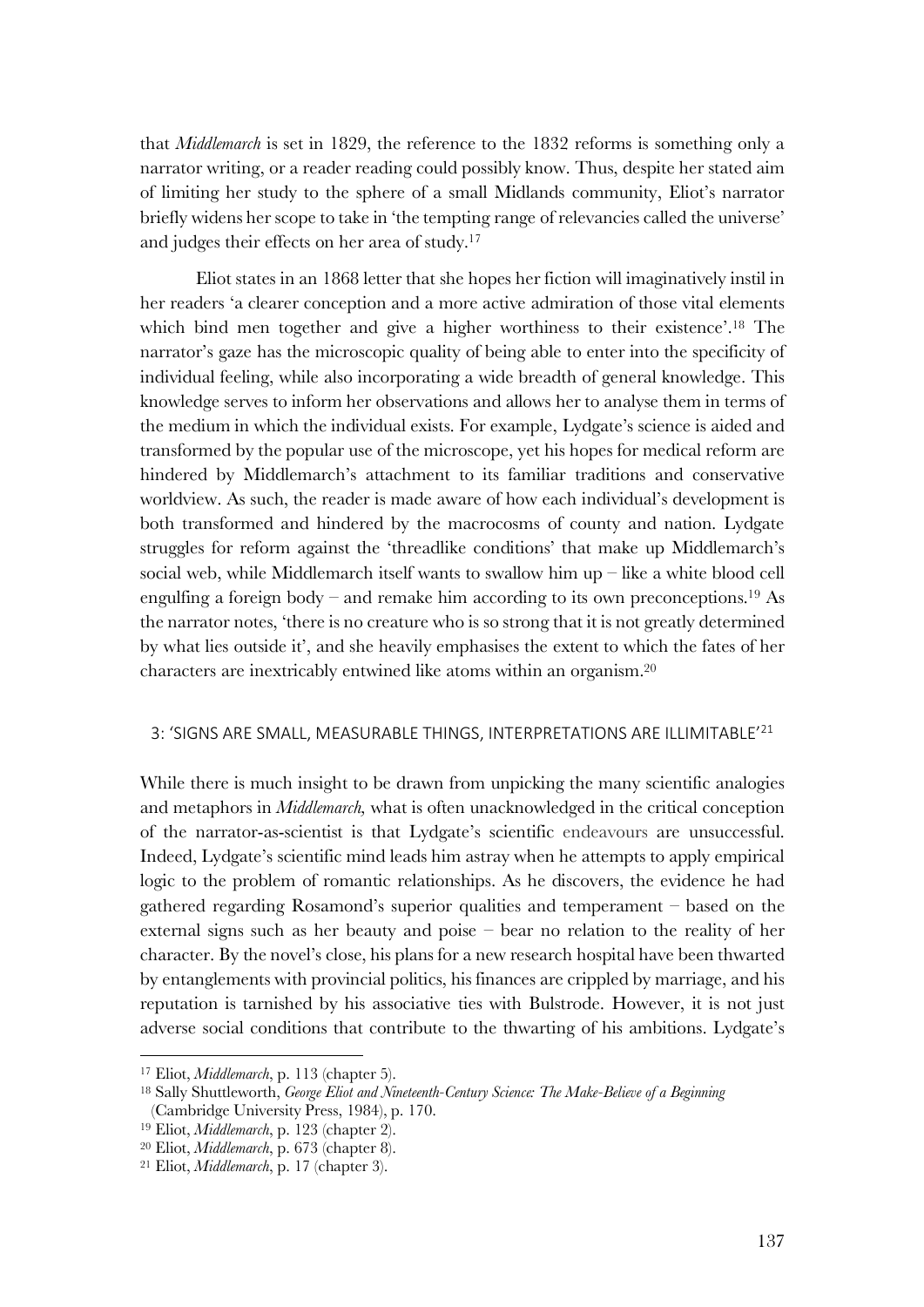research question, '[w]hat was the primitive tissue?', the narrator tells us, is phrased 'not quite in the way required by the awaiting answer'. <sup>22</sup> Here, the narrator is suggesting that it is not enough for the scientist to simply observe. Interpretation forms a necessary link between what the scientist perceives and what he comes to believe, and this can lead to false conclusions.

In her letters, Eliot suggests that science, with its commitment to detached investigation, might enhance theoretical understanding, but that only art 'makes us better able to imagine and to feel the pains and joys' of our fellow beings.23 This notion of a type of knowledge that exists beyond what can be captured by observation is crucial to *Middlemarch*. In the end, the artist and activist Will Ladislaw achieves what the theoretically-minded Lydgate cannot, as his sensitivity and openness to new experience means that he can enter 'into every one's feelings' and 'take the pressure of their thought instead of urging his own with iron resistance'.24 In contrast to Lydgate's futile attempts to gather evidence to support a pre-meditated conclusion (i.e. that there exists a 'primitive tissue'), Ladislaw welcomes the profusion, vagaries and uncertainty that life provides. The narrator reports that, unlike Lydgate and Casaubon, '[Ladislaw] [...] should prefer not to know the sources of the Nile, and that there should be some unknown regions preserved as hunting grounds for the poetic imagination.'25

For Eliot, knowledge beyond interpretation requires 'new organs' of perception. In the moment of Dorothea's emergence into maturity, the narrator says:

She might have compared her experience at that moment to the vague, alarmed consciousness that her life was taking on a new form that she was undergoing a metamorphosis in which memory would not adjust itself to the stirring of new organs. Everything was changing its aspect [...] Her world was in a state of convulsive change; the only thing she could say distinctly to herself was, that she must wait and think anew.26

The idea of the 'poetic imagination' being a new 'organ' of perception is repeated within the plot of *Middlemarch,* as it is only by 'thinking anew' and allowing herself to imaginatively enter into Rosamond's position that Dorothea manages to transcend of the distorting, singular perspective of her own viewpoint and overcome the myopia of her youth. The morning after her 'dark night of the soul' after she discovers Ladislaw in Rosamond's sitting room, Dorothea undergoes an interpretative shift as she asks herself 'was she alone in that scene? Was it her event only?'27 Having emerged from her myopic egotism, she can no longer 'hide her eyes in selfish complaining' and resolves to

<sup>22</sup> Eliot, *Middlemarch*, p. 119 (chapter 2).

<sup>23</sup> Booth, p. 111.

<sup>24</sup> Eliot, *Middlemarch*, p. 399 (chapter 5).

<sup>25</sup> Eliot, *Middlemarch*, pp. 62–63 (chapter 1).

<sup>26</sup> Eliot, *Middlemarch*, p. 394 (chapter 5).

<sup>27</sup> Eliot, *Middlemarch*, p. 394 (chapter 5).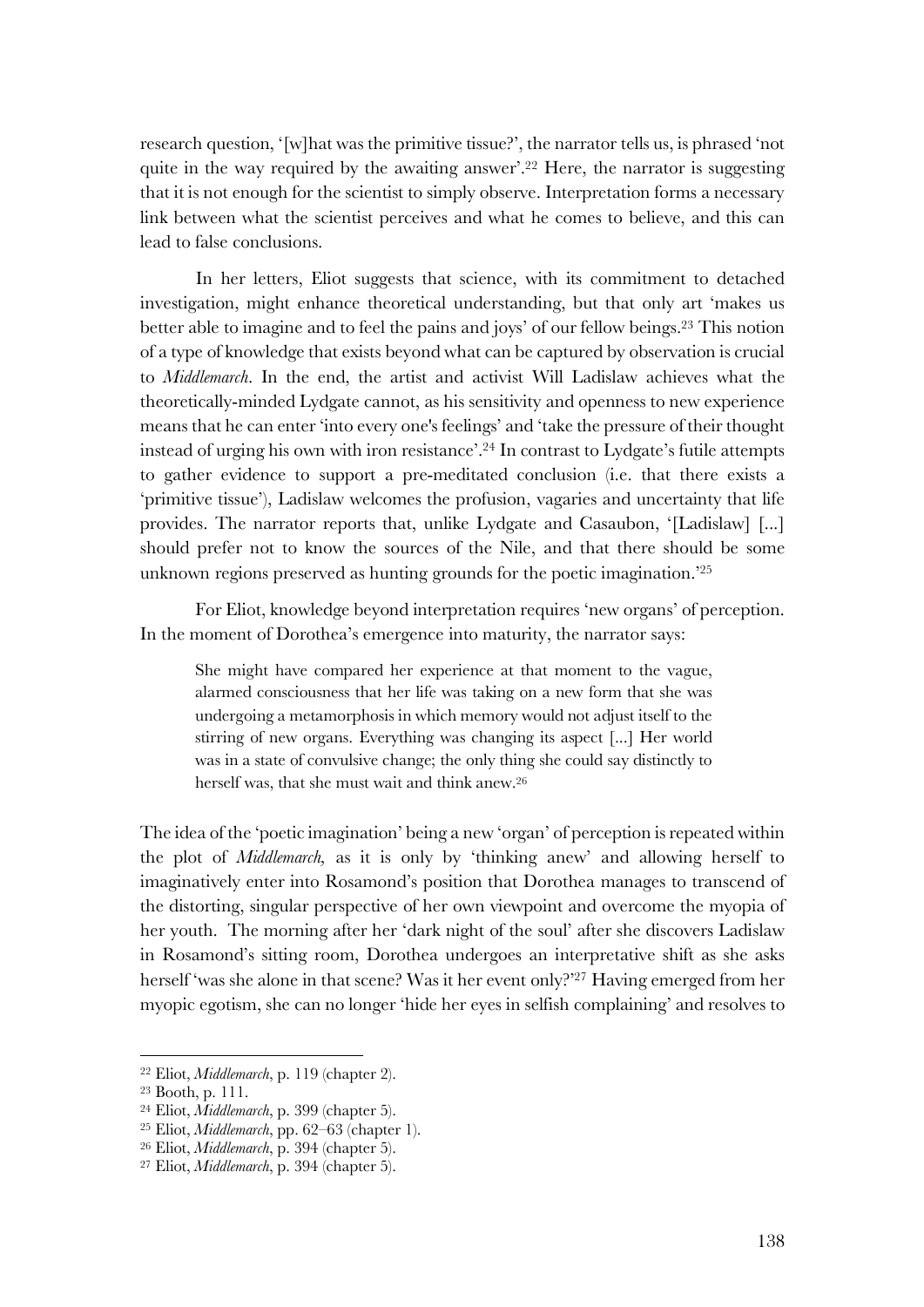take action on behalf of Lydgate and Rosamond's failing marriage.<sup>28</sup> This widening of her vision compels her to go out into the world to assure Rosamond of Lydgate's innocence. In the end, it is Dorothea's ability to soften, and extend her gaze beyond the microscopic circle of her own experience, that allows her to touch the people around her and affect change.

## **CONCLUSION**

This article has shown that the diffusive flexibility in the narrator's multi-perspectival, multi-disciplinary mode of interpretation is what facilitates the privileged viewpoint of Eliot's narrator. As Ladislaw asserts as he looks at Dorothea standing among the religious iconography of Rome, 'the true seeing is within'.29 By observing with humility, and by refusing to impose a singular interpretation onto the 'signs' of the observed, Eliot's narrator, even as she embodies many of the characteristics of a scientist, remains receptive to the 'illimitability' of interpretation and her fiction and – by precluding the possibility of seeing from a single perspective – demands that her readers do the same.

## BIBLIOGRAPHY

#### PRIMARY SOURCES

Eliot, George. *Middlemarch: A study of Provincial Life* (2015). DjVu editions ebook

#### SECONDARY SOURCES

Beer, Gillian, *Darwin's Eliot and Nineteenth-century Fiction* (London: Routledge & Kegan Paul, 1983)

Booth, Bradford A., *Nineteenth-Century Fiction*, Vol. 9, No. 3 (University of California Press, 1954)

Carpenter, Mary. Wilson, *Health, Medicine, and Society in Victorian England* (Oxford: Praeger, 2010)

Eliot, George, *The Mill on the Floss*, ed. by Gordon Sherman Haight (Oxford University Press, 2008)

Eliot, George, 'The Natural History of German Life', *Westminster Review*, Vol.19, No.2 (July, 1856), 51–72

Eliot, George, *The Mill on the Floss*, ed. by Gordon Sherman Haight (Oxford: Oxford UP, 2008)

<sup>28</sup> Eliot, *Middlemarch*, p. 634 (chapter 8).

<sup>29</sup> Eliot, *Middlemarch*, p. 154 (chapter 2).